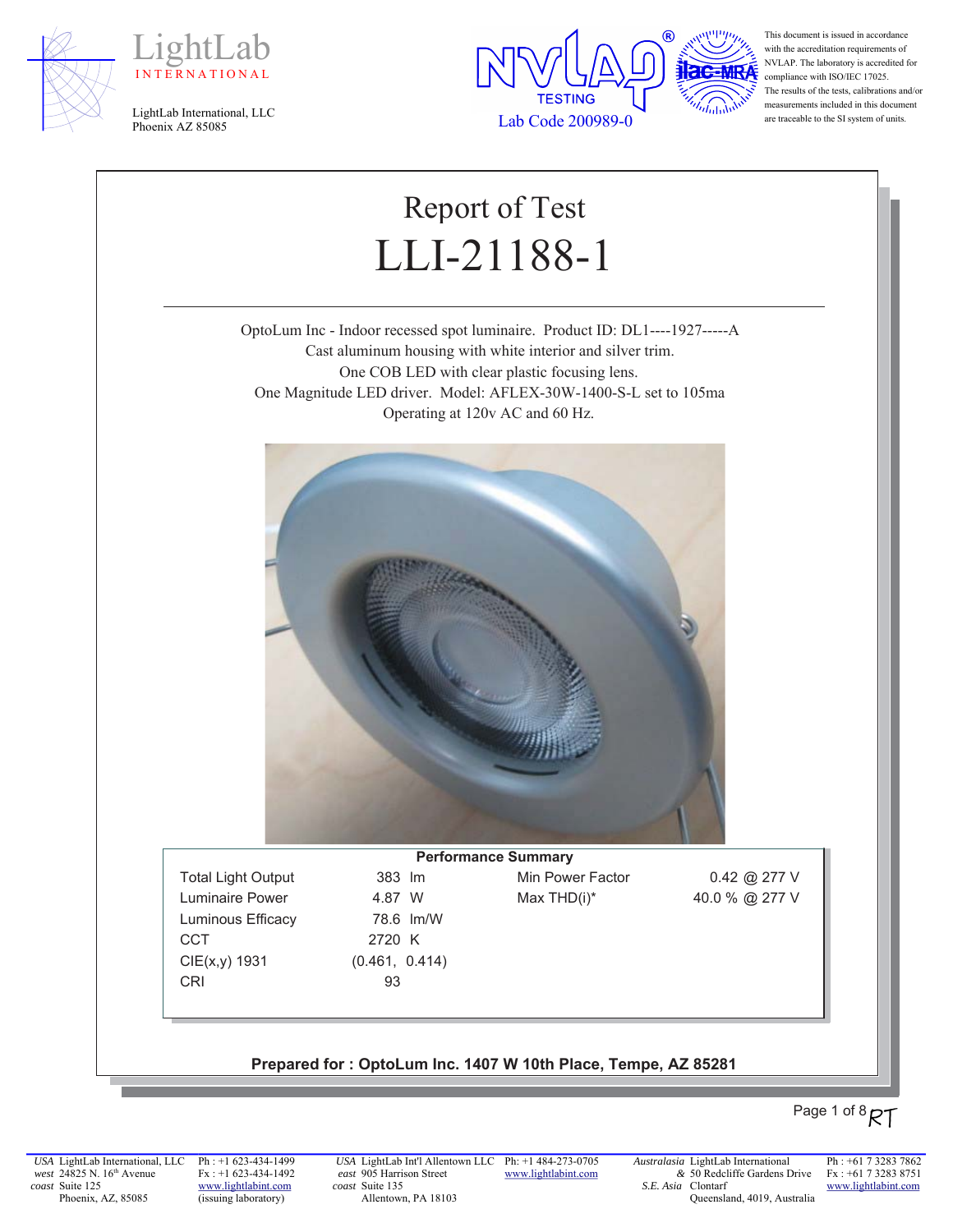





This document is issued in accordance with the accreditation requirements of NVLAP. The laboratory is accredited for compliance with ISO/IEC 17025. The results of the tests, calibrations and/or measurements included in this document are traceable to the SI system of units.

#### **Test Report No. LLI-21188-1**

OptoLum Inc - Indoor recessed spot luminaire. Product ID: DL1----1927-----A Cast aluminum housing with white interior and silver trim. One COB LED with clear plastic focusing lens. One Magnitude LED driver. Model: AFLEX-30W-1400-S-L set to 105ma Operating at 120v AC and 60 Hz.

Legend: All planes - Black (cd) <br> **INTENSITY SUMMARY (cd)** 



|       | INTENSITY SUMMARY (CCI) |             |       |    |      |
|-------|-------------------------|-------------|-------|----|------|
|       | All                     | <b>Flux</b> |       |    | Flux |
| Gamma | Planes                  | (lm)        | Gamma | CO | (lm) |
| 0     | 1532                    |             | 90    | 0  |      |
| 5     | 1350                    | 116         | 95    | 0  | 0    |
| 10    | 973                     |             | 100   | 0  |      |
| 15    | 589                     | 161         | 105   | 0  | 0    |
| 20    | 300                     |             | 110   | 0  |      |
| 25    | 132                     | 65          | 115   | 0  | 0    |
| 30    | 59                      |             | 120   | 0  |      |
| 35    | 30                      | 20          | 125   | 0  | 0    |
| 40    | 17                      |             | 130   | 0  |      |
| 45    | 12                      | 9           | 135   | 0  | 0    |
| 50    | 8                       |             | 140   | 0  |      |
| 55    | 6                       | 6           | 145   | 0  | 0    |
| 60    | 5                       |             | 150   | 0  |      |
| 65    | 4                       | 4           | 155   | 0  | 0    |
| 70    | 2                       |             | 160   | 0  |      |
| 75    | $\overline{1}$          | 1           | 165   | 0  | 0    |
| 80    | 1                       |             | 170   | 0  |      |
| 85    | 0                       | 0           | 175   | 0  | 0    |
| 90    | 0                       |             | 180   | 0  |      |

#### (Rotational symmetry) **Example 2008** 20NAL FLUX AND PERCENTAGES

| %Luminaire | %Lamp                       | Flux (Im) | Zone      |
|------------|-----------------------------|-----------|-----------|
| 89.5       | N/A                         | 343       | $0 - 30$  |
| 94.7       | N/A                         | 362       | $0 - 40$  |
| 98.6       | N/A                         | 378       | $0 - 60$  |
| 100.0      | N/A                         | 383       | $0 - 90$  |
| 5.3        | N/A                         | 20        | 40-90     |
| 1.4        | N/A                         | 5         | 60-90     |
| 0.0        | N/A                         | 0         | 90-180    |
| 100.0      | N/A                         | 383       | $0 - 180$ |
|            |                             |           |           |
|            | Total Light Output = 383 lm |           |           |

Signed:

ammen

Figure 5. September 2021 - The Second Date of test 8-Jul-2021 Authorized Signatory **Contains the Container Section** Date of report and 8-Jul-2021

Page 2 of 8 RT

*USA* LightLab International, LLC *west* 24825 N. 16<sup>th</sup> Avenue *coast* Suite 125 Phoenix, AZ, 85085

Ph : +1 623-434-1499 Fx : +1 623-434-1492 www.lightlabint.com (issuing laboratory)

*USA* LightLab Int'l Allentown LLC Ph: +1 484-273-0705 *east* 905 Harrison Street *coast* Suite 135 Allentown, PA 18103

www.lightlabint.com

*Australasia* LightLab International *&* 50 Redcliffe Gardens Drive *S.E. Asia*  Clontarf Queensland, 4019, Australia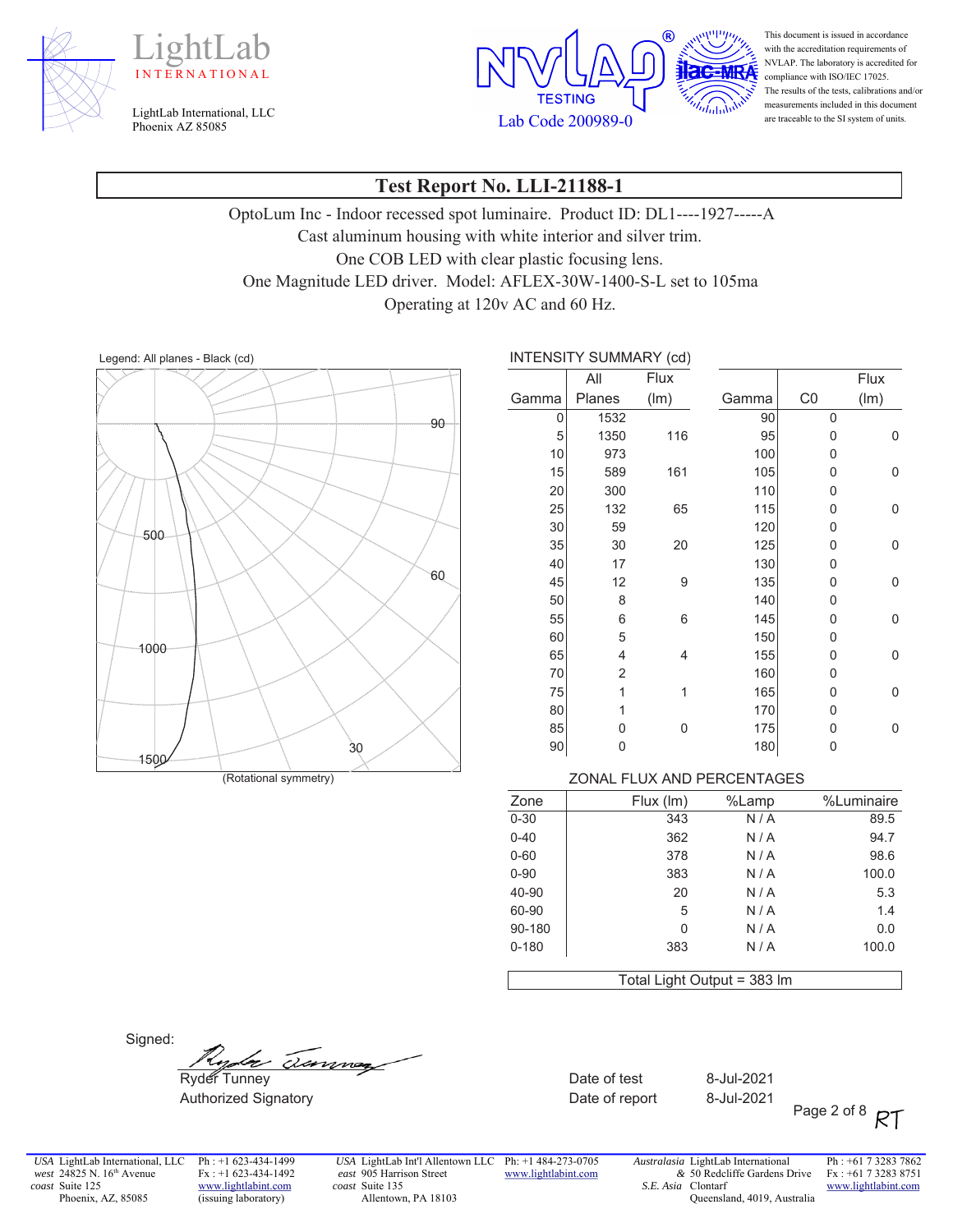





This document is issued in accordance with the accreditation requirements of NVLAP. The laboratory is accredited for compliance with ISO/IEC 17025. The results of the tests, calibrations and/or measurements included in this document are traceable to the SI system of units.

## **Test Report No. LLI-21188-1**

OptoLum Inc - Indoor recessed spot luminaire. Product ID: DL1----1927-----A Cast aluminum housing with white interior and silver trim. One COB LED with clear plastic focusing lens. One Magnitude LED driver. Model: AFLEX-30W-1400-S-L set to 105ma Operating at 120v AC and 60 Hz.

| Gamma | Intensity      | <b>Flux</b>              | Gamma | Intensity        | Flux             |
|-------|----------------|--------------------------|-------|------------------|------------------|
| 0.0   | 1532           |                          | 90.0  | $\overline{0}$   |                  |
| 2.5   | 1480           |                          | 92.5  | $\mathbf 0$      |                  |
| 5.0   | 1350           | 116                      | 95.0  | $\mathbf 0$      | $\boldsymbol{0}$ |
| 7.5   | 1170           |                          | 97.5  | $\overline{0}$   |                  |
| 10.0  | 973            |                          | 100.0 | $\mathbf 0$      |                  |
| 12.5  | 774            |                          | 102.5 | $\mathbf 0$      |                  |
| 15.0  | 589            | 161                      | 105.0 | $\mathbf 0$      | $\mathbf 0$      |
| 17.5  | 430            |                          | 107.5 | $\mathbf 0$      |                  |
| 20.0  | 300            |                          | 110.0 | $\mathbf 0$      |                  |
| 22.5  | 201            |                          | 112.5 | $\mathbf 0$      |                  |
| 25.0  | 132            | 65                       | 115.0 | $\mathbf 0$      | 0                |
| 27.5  | 87             |                          | 117.5 | $\mathbf 0$      |                  |
| 30.0  | 59             |                          | 120.0 | $\mathbf 0$      |                  |
| 32.5  | 41             |                          | 122.5 | $\mathbf 0$      |                  |
| 35.0  | 30             | 20                       | 125.0 | $\mathbf 0$      | $\boldsymbol{0}$ |
| 37.5  | 22             |                          | 127.5 | $\mathbf 0$      |                  |
| 40.0  | 17             |                          | 130.0 | $\mathbf 0$      |                  |
| 42.5  | 14             |                          | 132.5 | $\mathbf 0$      |                  |
| 45.0  | 12             | 9                        | 135.0 | $\mathbf 0$      | $\mathbf 0$      |
| 47.5  | 10             |                          | 137.5 | $\mathbf 0$      |                  |
| 50.0  | 8              |                          | 140.0 | $\mathbf 0$      |                  |
| 52.5  | $\overline{7}$ |                          | 142.5 | $\mathbf 0$      |                  |
| 55.0  | 6              | $\,6$                    | 145.0 | $\mathbf 0$      | $\mathbf 0$      |
| 57.5  | 6              |                          | 147.5 | $\mathbf 0$      |                  |
| 60.0  | 5              |                          | 150.0 | $\mathbf 0$      |                  |
| 62.5  | 5              |                          | 152.5 | $\mathbf 0$      |                  |
| 65.0  | 4              | $\overline{\mathcal{L}}$ | 155.0 | $\mathbf 0$      | $\boldsymbol{0}$ |
| 67.5  | 3              |                          | 157.5 | $\mathbf 0$      |                  |
| 70.0  | $\overline{c}$ |                          | 160.0 | $\mathbf 0$      |                  |
| 72.5  | $\overline{c}$ |                          | 162.5 | $\mathbf 0$      |                  |
| 75.0  | $\overline{1}$ | 1                        | 165.0 | $\mathbf 0$      | $\mathbf 0$      |
| 77.5  | 1              |                          | 167.5 | $\mathbf 0$      |                  |
| 80.0  | $\overline{1}$ |                          | 170.0 | $\boldsymbol{0}$ |                  |
| 82.5  | $\overline{0}$ |                          | 172.5 | $\mathbf 0$      |                  |
| 85.0  | $\overline{0}$ | $\boldsymbol{0}$         | 175.0 | $\mathbf 0$      | $\mathbf 0$      |
| 87.5  | 0              |                          | 177.5 | $\mathbf 0$      |                  |
| 90.0  | $\mathbf 0$    |                          | 180.0 | $\boldsymbol{0}$ |                  |

#### Intensity (cd) and Flux (Im) data

*USA* LightLab International, LLC *west* 24825 N. 16<sup>th</sup> Avenue *coast* Suite 125 Phoenix, AZ, 85085

Ph : +1 623-434-1499 Fx : +1 623-434-1492 www.lightlabint.com (issuing laboratory)

*USA* LightLab Int'l Allentown LLC Ph: +1 484-273-0705 *east* 905 Harrison Street *coast* Suite 135 Allentown, PA 18103

www.lightlabint.com

*Australasia* LightLab International *&* 50 Redcliffe Gardens Drive *S.E. Asia*  Clontarf Queensland, 4019, Australia

Ph : +61 7 3283 7862 Fx : +61 7 3283 8751 www.lightlabint.com

Page 3 of 8 RT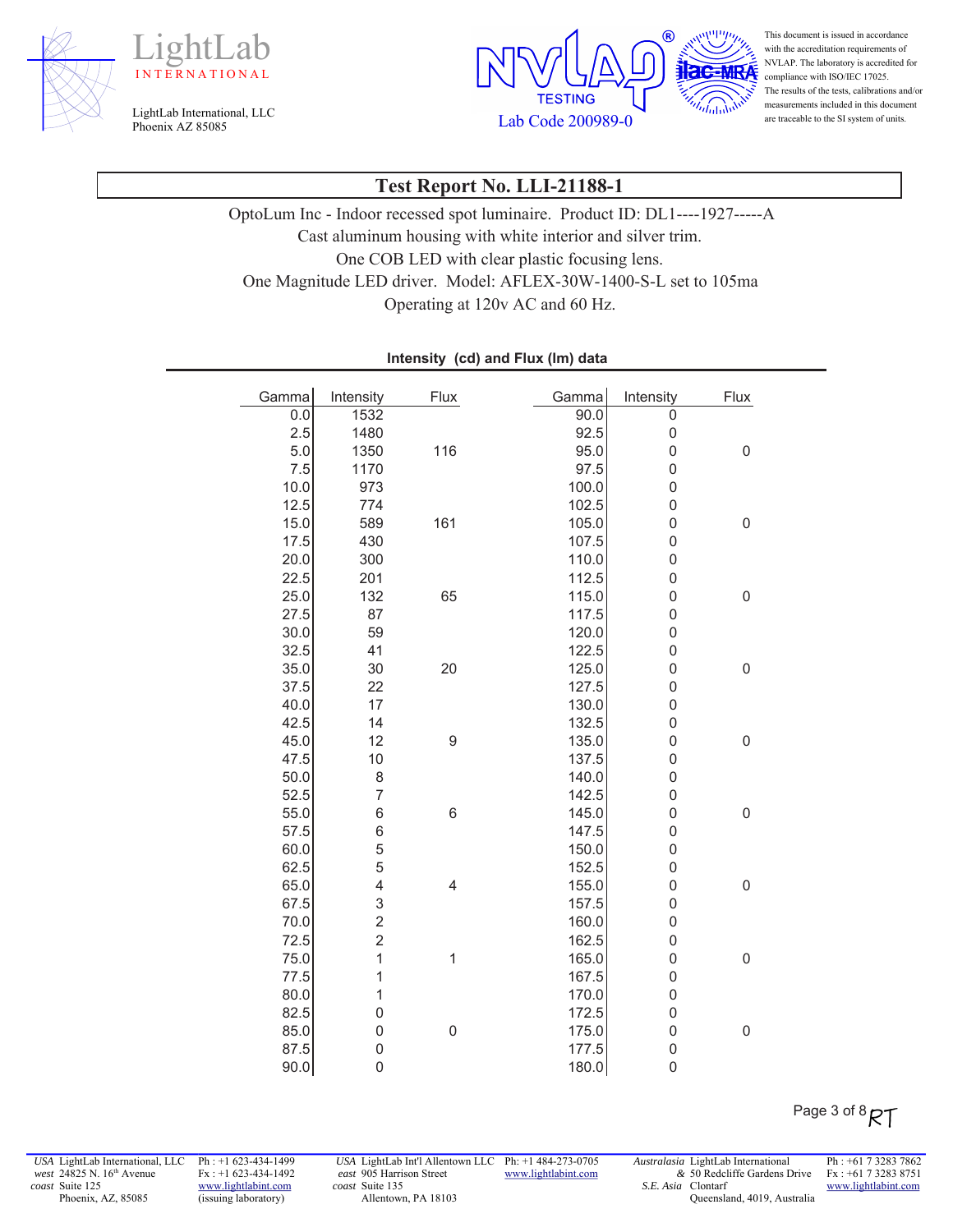





This document is issued in accordance with the accreditation requirements of NVLAP. The laboratory is accredited for compliance with ISO/IEC 17025. The results of the tests, calibrations and/or measurements included in this document are traceable to the SI system of units.

## **Test Report No. LLI-21188-1**

OptoLum Inc - Indoor recessed spot luminaire. Product ID: DL1----1927-----A Cast aluminum housing with white interior and silver trim. One COB LED with clear plastic focusing lens. One Magnitude LED driver. Model: AFLEX-30W-1400-S-L set to 105ma Operating at 120v AC and 60 Hz.

#### **LM-79-08 Performance Data**

| <b>Spectral</b>   | CIE 1931 $(x, y)$ <sup>(1)</sup>                  | (0.461, 0.414) |              |
|-------------------|---------------------------------------------------|----------------|--------------|
|                   | CIE 1976 (u', v') (1)                             | (0.261, 0.529) |              |
|                   | Correlated Color Temperature (CCT) <sup>(1)</sup> | 2720 K         |              |
|                   | Spatial $\Delta$ (u', v') Uniformity (2)          | 3.21E-03       |              |
|                   | Color Rendering Index (Ra) <sup>(1)</sup>         | 93.0           |              |
|                   | Special CRI 9 $(R_9)$ <sup>(1),(3)</sup>          | 58.3           |              |
|                   | Distance from Planckian Locus (Duv) (1),(3)       | 1.36E-03       |              |
|                   | Scotopic/Photopic Ratio (1),(3)                   | 1.28           |              |
|                   |                                                   |                |              |
| <b>Electrical</b> | Voltage                                           | 120.0 V        | (Setpoint 1) |
|                   | Frequency                                         | 60.0 Hz        |              |
|                   | Current                                           | 0.058 A        |              |
|                   | Power                                             | 4.87 W         |              |
|                   | Power Factor                                      | 0.70           |              |
|                   | <b>Current THD</b>                                | 16 %           |              |
|                   | Voltage                                           | 277.0 V        | (Setpoint 2) |
|                   | Frequency                                         | 60.0 Hz        |              |
|                   | Current                                           | 0.043 A        |              |
|                   | Power                                             | 4.99 W         |              |
|                   | <b>Power Factor</b>                               | 0.42           |              |
|                   | <b>Current THD</b>                                | 40 %           |              |

Performance data in accordance with IESNA LM-79-08. Spectral calculations are for a CIE 2° observer

Photometric and spectral values were measured at Setpoint 1

(1) Value is computed from the weighted average of the spatial measurements

(2) Value is the maximum deviation of the spatial u' and v' measurements from the weighted average

(3) Quantity is in addition to the scope of IESNA LM-79-08

Ph : +1 623-434-1499 Fx : +1 623-434-1492 www.lightlabint.com (issuing laboratory)

*USA* LightLab Int'l Allentown LLC Ph: +1 484-273-0705 *east* 905 Harrison Street *coast* Suite 135 Allentown, PA 18103

www.lightlabint.com

*Australasia* LightLab International *&* 50 Redcliffe Gardens Drive *S.E. Asia*  Clontarf Queensland, 4019, Australia

Ph : +61 7 3283 7862 Fx : +61 7 3283 8751 www.lightlabint.com

Page 4 of 8  $RT$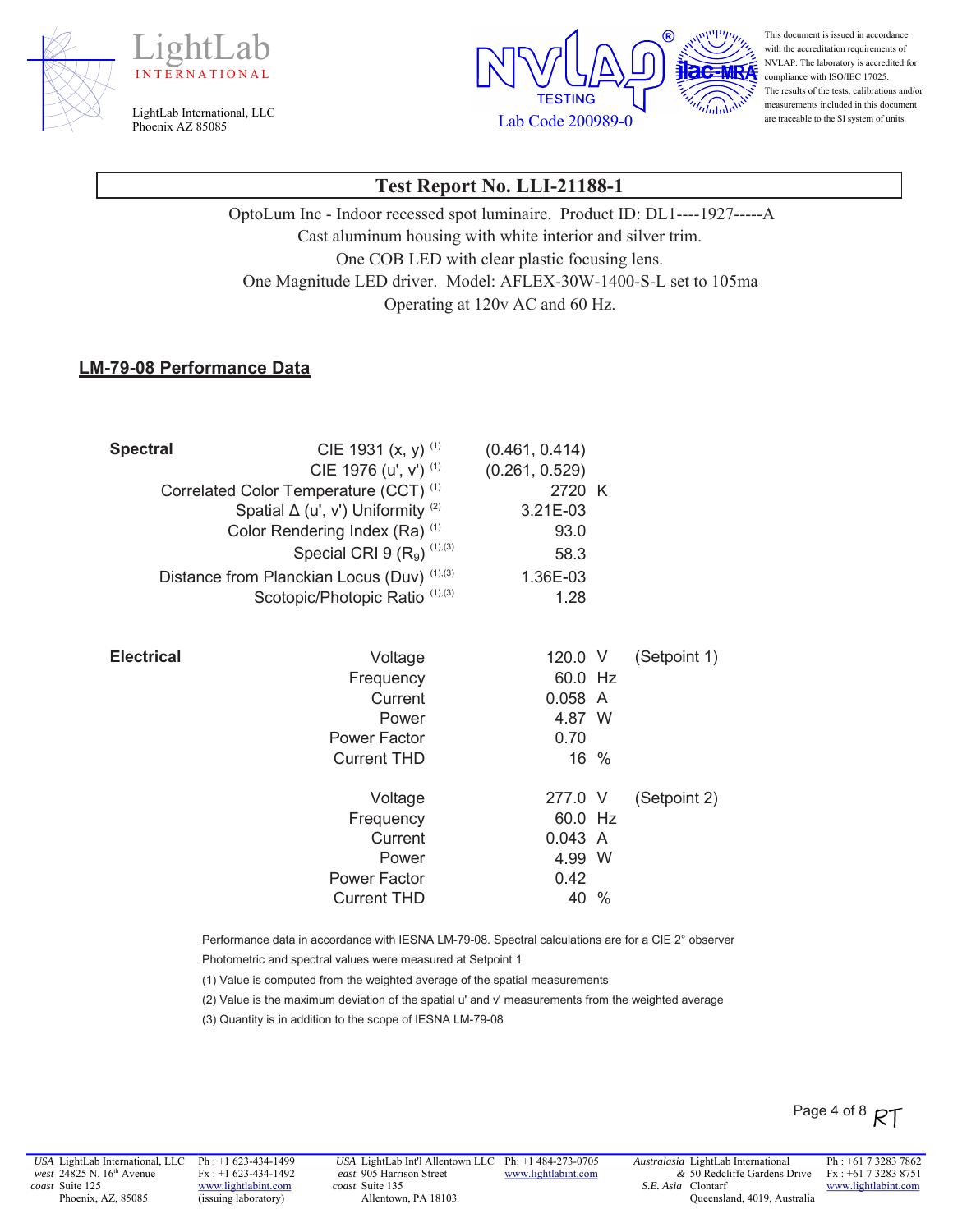





This document is issued in accordance with the accreditation requirements of NVLAP. The laboratory is accredited for compliance with ISO/IEC 17025. The results of the tests, calibrations and/or measurements included in this document are traceable to the SI system of units.

## **Test Report No. LLI-21188-1**

OptoLum Inc - Indoor recessed spot luminaire. Product ID: DL1----1927-----A Cast aluminum housing with white interior and silver trim. One COB LED with clear plastic focusing lens. One Magnitude LED driver. Model: AFLEX-30W-1400-S-L set to 105ma Operating at 120v AC and 60 Hz.

#### **LM-79-08 Performance Data**

| Relative spectral power distribution |          |                |          | (Relative to peak = 1, weighted average of spatial measurements) |          |                |          |                          |          |
|--------------------------------------|----------|----------------|----------|------------------------------------------------------------------|----------|----------------|----------|--------------------------|----------|
|                                      | Relative |                | Relative |                                                                  | Relative |                | Relative |                          | Relative |
| $\lambda$ (nm)                       | Power    | $\lambda$ (nm) | Power    | $\lambda$ (nm)                                                   | Power    | $\lambda$ (nm) | Power    | $\lambda$ (nm)           | Power    |
| 380                                  | 0.003    | 460            | 0.269    | 540                                                              | 0.518    | 620            | 0.996    | 700                      | 0.315    |
| 385                                  | 0.002    | 465            | 0.207    | 545                                                              | 0.543    | 625            | 0.999    | 705                      | 0.277    |
| 390                                  | 0.002    | 470            | 0.184    | 550                                                              | 0.569    | 630            | 0.989    | 710                      | 0.243    |
| 395                                  | 0.002    | 475            | 0.163    | 555                                                              | 0.593    | 635            | 0.968    | 715                      | 0.211    |
| 400                                  | 0.002    | 480            | 0.164    | 560                                                              | 0.619    | 640            | 0.941    | 720                      | 0.182    |
| 405                                  | 0.002    | 485            | 0.193    | 565                                                              | 0.645    | 645            | 0.895    | 725                      | 0.158    |
| 410                                  | 0.003    | 490            | 0.235    | 570                                                              | 0.672    | 650            | 0.845    | 730                      | 0.137    |
| 415                                  | 0.006    | 495            | 0.279    | 575                                                              | 0.701    | 655            | 0.794    | 735                      | 0.118    |
| 420                                  | 0.012    | 500            | 0.323    | 580                                                              | 0.732    | 660            | 0.739    | 740                      | 0.103    |
| 425                                  | 0.024    | 505            | 0.360    | 585                                                              | 0.769    | 665            | 0.679    | 745                      | 0.090    |
| 430                                  | 0.043    | 510            | 0.389    | 590                                                              | 0.803    | 670            | 0.616    | 750                      | 0.078    |
| 435                                  | 0.075    | 515            | 0.412    | 595                                                              | 0.848    | 675            | 0.563    | 755                      | 0.070    |
| 440                                  | 0.127    | 520            | 0.432    | 600                                                              | 0.891    | 680            | 0.505    | 760                      | 0.062    |
| 445                                  | 0.213    | 525            | 0.451    | 605                                                              | 0.928    | 685            | 0.453    | 765                      | 0.055    |
| 450                                  | 0.329    | 530            | 0.472    | 610                                                              | 0.957    | 690            | 0.403    | 770                      | 0.050    |
| 455                                  | 0.354    | 535            | 0.495    | 615                                                              | 0.980    | 695            | 0.356    | 775                      | 0.047    |
|                                      |          |                |          |                                                                  |          |                |          | $\overline{\phantom{a}}$ | 0.01     |



*USA* LightLab International, LLC *west* 24825 N. 16<sup>th</sup> Avenue *coast* Suite 125 Phoenix, AZ, 85085

Ph : +1 623-434-1499 Fx : +1 623-434-1492 www.lightlabint.com (issuing laboratory)

*USA* LightLab Int'l Allentown LLC Ph: +1 484-273-0705 *east* 905 Harrison Street *coast* Suite 135 Allentown, PA 18103

www.lightlabint.com

*Australasia* LightLab International *&* 50 Redcliffe Gardens Drive *S.E. Asia*  Clontarf Queensland, 4019, Australia

Ph : +61 7 3283 7862 Fx : +61 7 3283 8751 www.lightlabint.com

Page 5 of 8  $RT$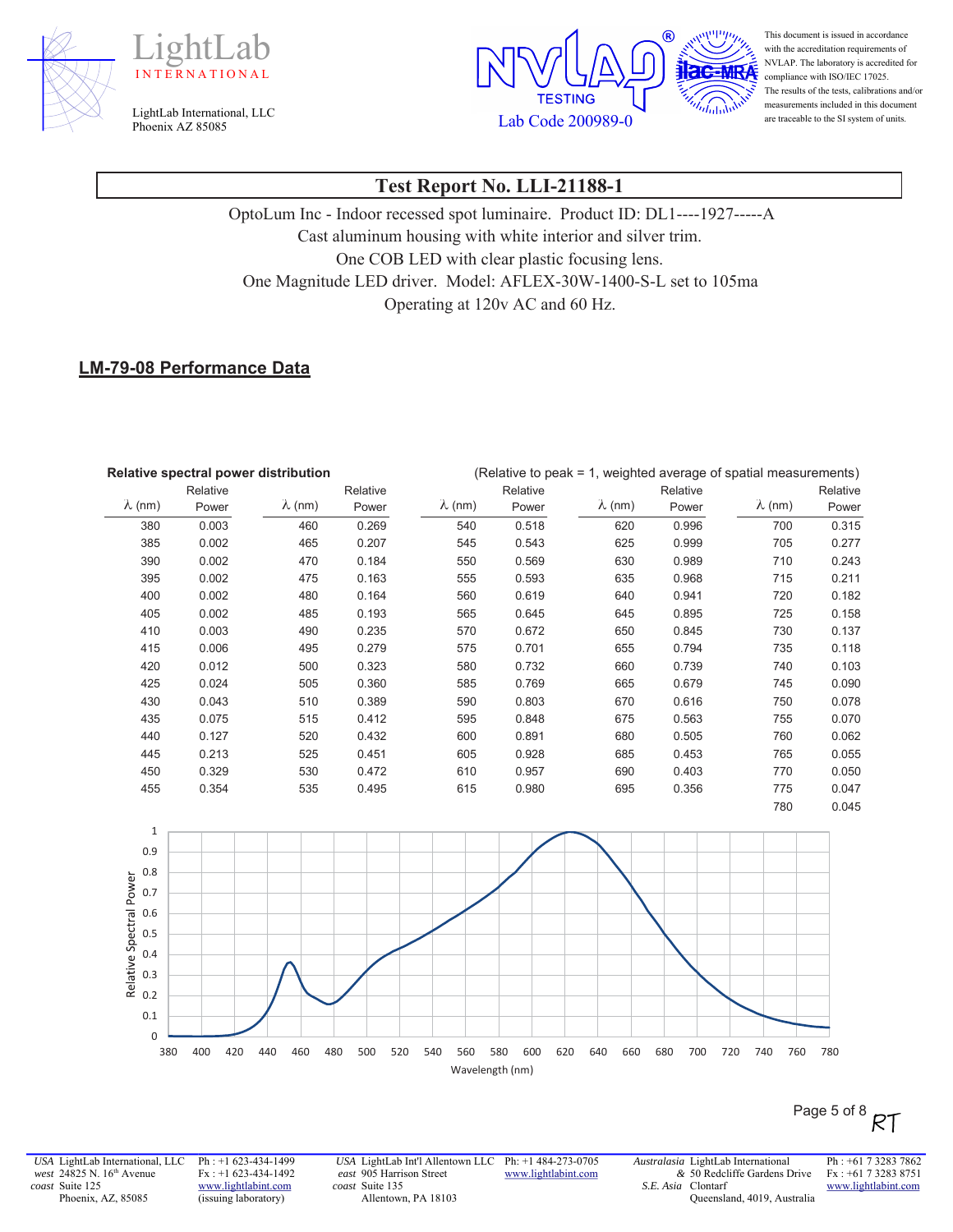





This document is issued in accordance with the accreditation requirements of NVLAP. The laboratory is accredited for compliance with ISO/IEC 17025. The results of the tests, calibrations and/or measurements included in this document are traceable to the SI system of units.

# **Test Report No. LLI-21188-1**

OptoLum Inc - Indoor recessed spot luminaire. Product ID: DL1----1927-----A Cast aluminum housing with white interior and silver trim. One COB LED with clear plastic focusing lens. One Magnitude LED driver. Model: AFLEX-30W-1400-S-L set to 105ma Operating at 120v AC and 60 Hz.

#### **LM-79-08 Performance Data**

| <b>Spatial measurements</b> |                               |                | <b>Spatial measurements</b> |                       |                               |
|-----------------------------|-------------------------------|----------------|-----------------------------|-----------------------|-------------------------------|
| Vert.                       | CIE 1976 (u', v') coordinates |                | Vert.                       |                       | CIE 1976 (u', v') coordinates |
| angle $(°)$                 | Horiz. 0.0° plane             | Horiz. ° plane | angle $(°)$                 | Horiz. 0.0° plane     | Horiz. ° plane                |
| 0.0                         | (0.260, 0.529)                | (0.260, 0.529) | 18.0                        | (0.262, 0.529)        | (0.262, 0.529)                |
| 2.0                         | (0.260, 0.529)                | (0.260, 0.529) | 20.0                        | (0.263, 0.529)        | (0.263, 0.529)                |
| 4.0                         | (0.260, 0.529)                | (0.260, 0.529) | 22.0                        | (0.264, 0.530)        | (0.264, 0.529)                |
| 6.0                         | (0.260, 0.529)                | (0.260, 0.529) | 24.0                        | $\le$ = 10% peak      | $\le$ 10% peak                |
| 8.0                         | (0.260, 0.529)                | (0.260, 0.529) | 26.0                        | $\epsilon$ = 10% peak | $\le$ 10% peak                |
| 10.0                        | (0.260, 0.529)                | (0.260, 0.529) |                             |                       |                               |
| 12.0                        | (0.261, 0.529)                | (0.261, 0.529) |                             |                       |                               |
| 14.0                        | (0.261, 0.529)                | (0.261, 0.529) |                             |                       |                               |
| 16.0                        | (0.262, 0.529)                | (0.262, 0.529) |                             |                       |                               |
| 18.0                        | 0.262, 0.529                  | 0.262, 0.529   |                             |                       |                               |

#### **Test procedure**

All measurements were performed in an environmentally controlled laboratory employing suitable baffling to minimize stray light. The sample was mounted in its normal operating orientation on a rotating mirror goniophotometer and operated from a stabilized supply. The photometric output was monitored and measurements were performed once stability was achieved.

The goniophotometer was used to measure the spatial distribution of both luminous intensity and, in conjunction with a spectroradiometer, spectral irradiance. The distribution locus comprises points in two or more planes (as indicated in the table above) at no more than 10º vertical intervals. The CIE (x,y) coordinates and other derived metrics (CIE (u', v'), CCT and CRI) are calculated from the weighted sum (weighted for intensity and represented solid angle) of the measured spectral irradiances.

Sample Orientation **6DPS** Vertical vertical between the Stabilization & total operation time 0.75 / 1.75 hours

| <b>Equipment and uncertainties</b>                                              |           |                                                                                                                                                                                                                                                             |            |
|---------------------------------------------------------------------------------|-----------|-------------------------------------------------------------------------------------------------------------------------------------------------------------------------------------------------------------------------------------------------------------|------------|
|                                                                                 |           | LightLab International R80A C-gamma rotating mirror goniophotometer with a test distance of 8 m.                                                                                                                                                            |            |
| Luminous Intensity                                                              | ±4%       | Temperature                                                                                                                                                                                                                                                 | ± 1 °C     |
| Luminous Flux                                                                   | ±4%       | Luminous Efficacy                                                                                                                                                                                                                                           | ± 4.5%     |
| Horiz., Vert. Angles                                                            | ± 0.25°   |                                                                                                                                                                                                                                                             |            |
|                                                                                 |           | PhotoResearch PR-670 spectroradiometer (grating with 380 - 780 nm range, 2 nm / pixel, 5 nm bandwidth, incandescent/halogen<br>calibration source). Measured at a distance from the sample deemed >5 times the maximum observed luminous opening dimension. |            |
| $CIE$ (x, y) coordinates                                                        | ± 0.003   | <b>CCT</b>                                                                                                                                                                                                                                                  | ± 100 K    |
| CIE (u', v') coordinates                                                        | ± 0.002   | CRI (Ra)                                                                                                                                                                                                                                                    | ± 2        |
| Spatial $\Delta$ (u', v') uniformity                                            | ± 0.001   | Scotopic / Photopic Ratio *                                                                                                                                                                                                                                 | ± 0.02     |
| Rel. Spectral Irradiance *                                                      | ± 2%      | $R9*$                                                                                                                                                                                                                                                       | ± 2        |
| Duv *                                                                           | $± 5E-04$ |                                                                                                                                                                                                                                                             |            |
| Yokogawa WT210 power meter connected in circuit to the sample electrical supply |           |                                                                                                                                                                                                                                                             |            |
| Voltage                                                                         | ± 0.5 %   | Frequency *                                                                                                                                                                                                                                                 | $± 0.1$ Hz |
| Current                                                                         | ± 0.5 %   | Power                                                                                                                                                                                                                                                       | $± 0.5 \%$ |
| <b>Current THD</b>                                                              | ± 3%      | Power Factor                                                                                                                                                                                                                                                | ± 0.02     |

This report contains data that are not covered by the NVLAP accreditation. Quantities marked with \* are not covered. Calculator / report version 1.0.10 / 5.9 (14th Dec 2017)

*USA* LightLab International, LLC *west* 24825 N. 16<sup>th</sup> Avenue *coast* Suite 125 Phoenix, AZ, 85085

Ph : +1 623-434-1499 Fx : +1 623-434-1492 www.lightlabint.com (issuing laboratory)

*USA* LightLab Int'l Allentown LLC Ph: +1 484-273-0705 *east* 905 Harrison Street *coast* Suite 135 Allentown, PA 18103 www.lightlabint.com *Australasia* LightLab International *&* 50 Redcliffe Gardens Drive *S.E. Asia*  Clontarf Queensland, 4019, Australia

Page 6 of 8  $R$ T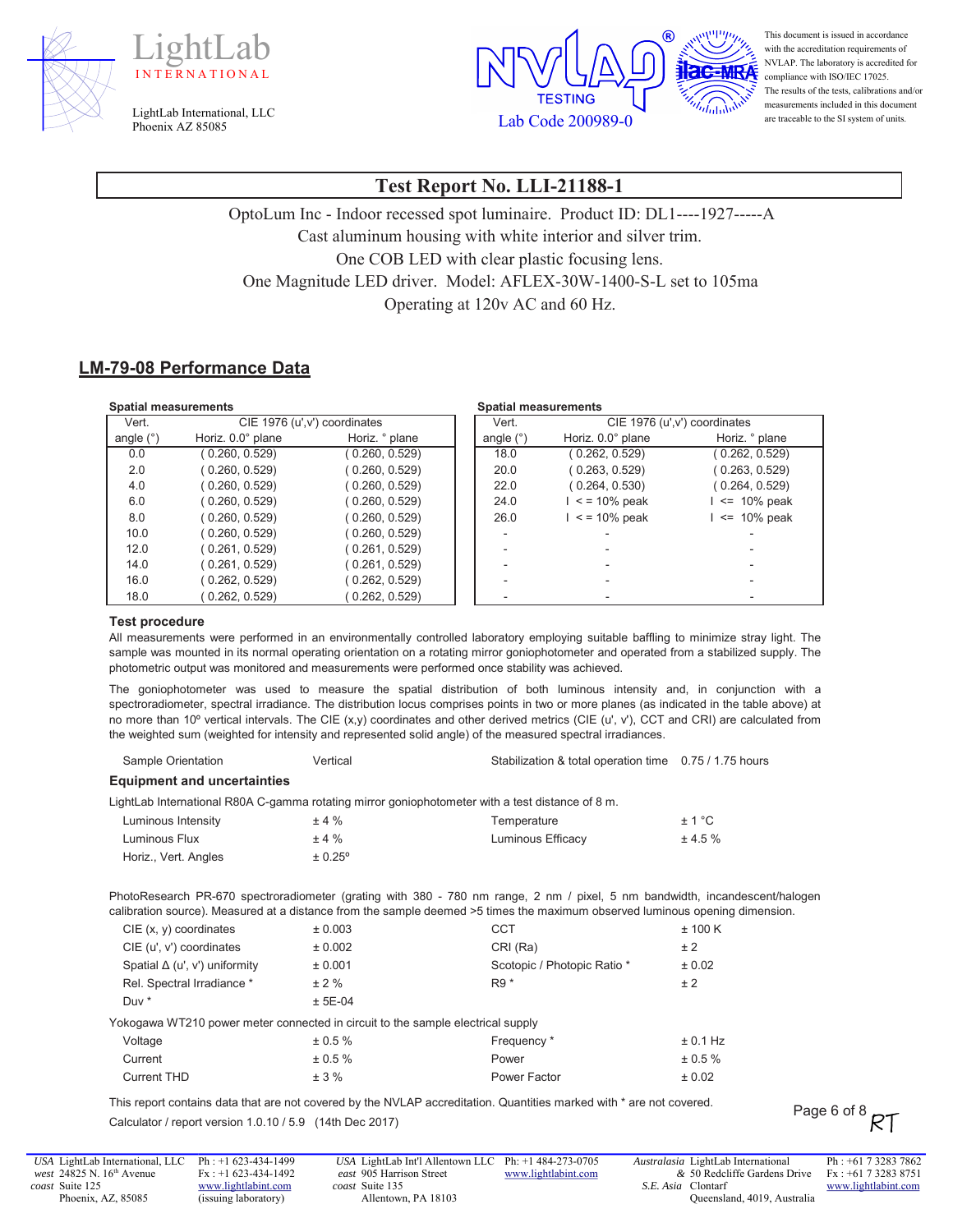





This document is issued in accordance with the accreditation requirements of NVLAP. The laboratory is accredited for compliance with ISO/IEC 17025. The results of the tests, calibrations and/or measurements included in this document are traceable to the SI system of units.

# **Test Report No. LLI-21188-1**

OptoLum Inc - Indoor recessed spot luminaire. Product ID: DL1----1927-----A

Cast aluminum housing with white interior and silver trim.

One COB LED with clear plastic focusing lens.

One Magnitude LED driver. Model: AFLEX-30W-1400-S-L set to 105ma

Operating at 120v AC and 60 Hz.



Page 7 of 8 RT

*USA* LightLab International, LLC *west* 24825 N. 16<sup>th</sup> Avenue *coast* Suite 125 Phoenix, AZ, 85085

Ph : +1 623-434-1499 Fx : +1 623-434-1492 www.lightlabint.com (issuing laboratory)

*USA* LightLab Int'l Allentown LLC *east* 905 Harrison Street *coast* Suite 135 Allentown, PA 18103

Ph: +1 484-273-0705 www.lightlabint.com

*&* 50 Redcliffe Gardens Drive *S.E. Asia*  Clontarf Queensland, 4019, Australia

*Australasia* LightLab International